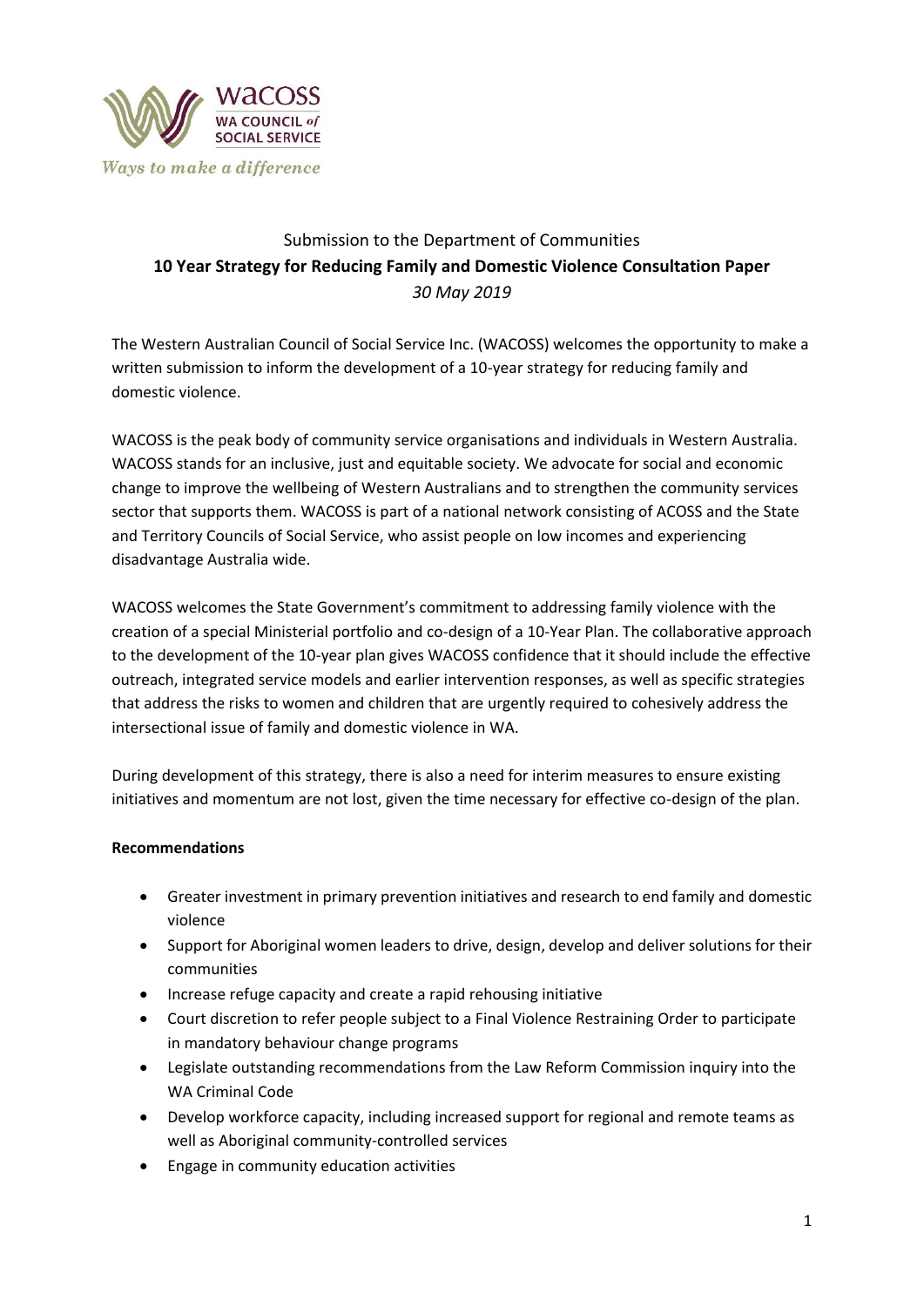- Establish a Family and Domestic Violence Consumer Advocate Group
- Continue the roll out of the Respectful Relationships program
- Provide support for women on temporary visas
- Ensure the Department of Justice's Family Violence Service is responsive to need

# **Preventing family and domestic violence**

Family and domestic violence is often interwoven with poverty. Poverty can be a trap that prevents women being able to leave an abusive partner, just as escaping an abusive relationship can see women fall into poverty. Further, the added stress on individuals and relationships of financial hardship, when difficult choices have to be made about what to go without, can heighten the risk of family conflict and physical harm.

The 100 Families WA collective action research project is engaged in a three-year longitudinal survey (including four survey waves in total) and fortnightly interviews for a year in order to support a deep understanding of the experiences of families facing entrenched disadvantage and hardship in WA. This project is a collaboration between the University of Western Australia, WACOSS and seven other not-for-profit community organisations.<sup>1</sup>

The baseline longitudinal survey was completed with 400 families living in 115 suburbs of Perth conducted in late 2018 and early 2019. The median age of survey participants was 43.9 years, 33.3 per cent identified as Aboriginal, 42.5 per cent did not complete high school and 69 per cent were female.

The baseline survey found that 78 per cent of participants had experienced family and domestic violence in their lives. This included witnessing it in their home while growing up, having violence committed against them by a partner, or being violent towards their partner.

There is widespread agreement that a long-term approach is needed to prevent violence from occurring or re-occurring and ensure safety for victims. There is also recognition that the crosscutting nature of family violence means that an effective strategy must integrate with other service systems and related plans, including child protection, financial hardship, housing and homelessness, mental health, and substance misuse.<sup>2</sup> A recent opportunity for such essential integration exists in the long-term State Women's Plan under development.

There is also a need to address systemic factors within the judiciary and statutory systems that, despite a number of guidelines and sets of principles developed to inform best practice for family and domestic violence, still create barriers to women seeking assistance and safety. WACOSS is in frequent receipt of advice from the sector of instances where women have experienced barriers to safety and justice due to a culture that has not changed to align with best practice recommendations and plans, such as the *Family Violence Best Practice Principles (FVBPP)* or the *WA FDV Common Risk Assessment and Risk Management Framework (CRARMF)*.

**.** 

<sup>1</sup> 100 Families WA<https://100familieswa.org.au/>

<sup>2</sup> Department of Social Services (2011), *National Plan to Reduce Violence against Women and their Children 2010-2022*.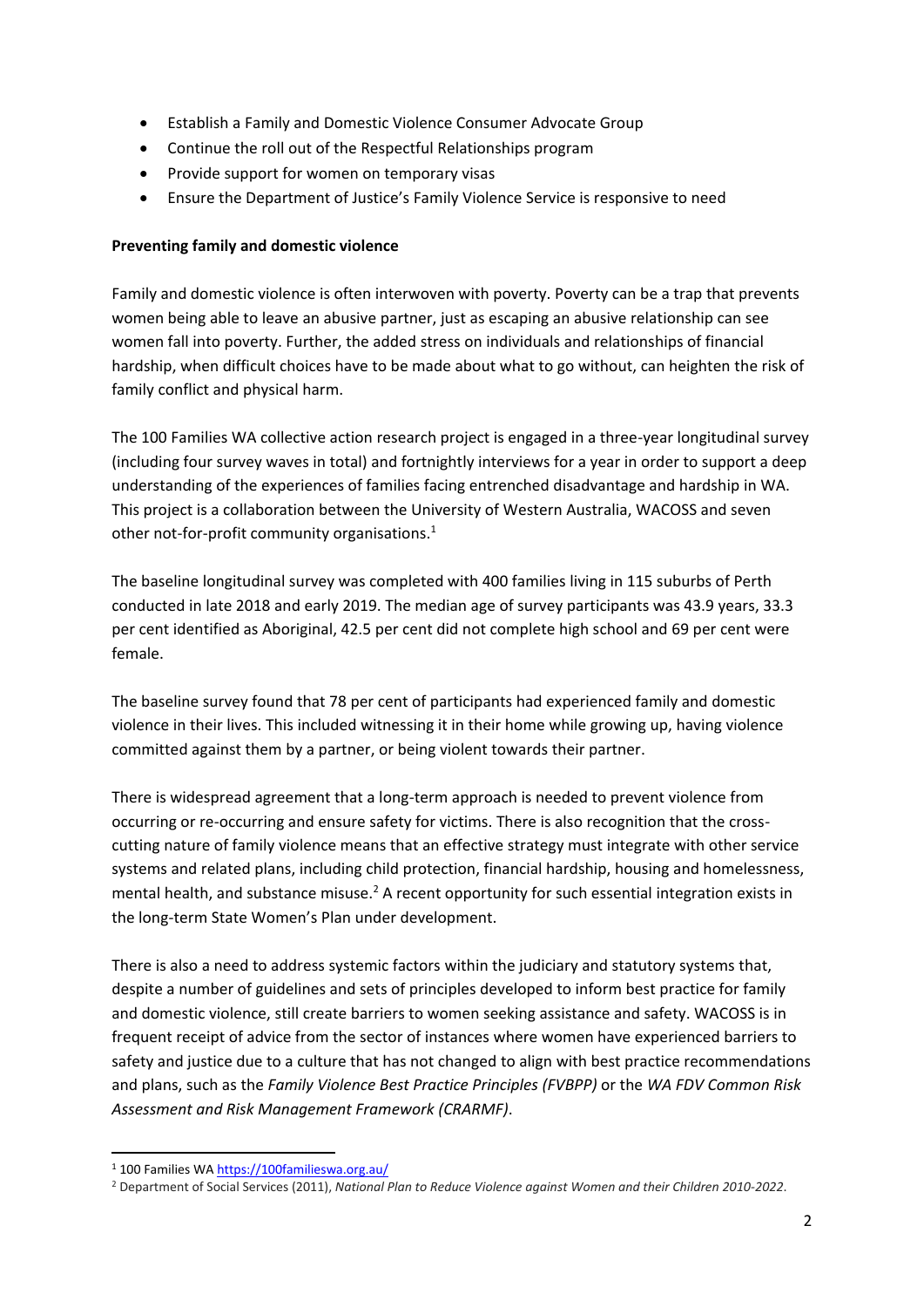As is recognised in the Discussion Paper, problematic and unacceptable attitudes to family and domestic violence in society have remained stubborn and pervasive, and our systems and institutions are not immune to harbouring these attitudes. Cultures of victim blaming and denial are still operating systemically, and regularly jeopardise the safety of victims seeking support and services.

For many experiencing or at risk of experiencing FDV, significant barriers still exist to them accessing the service system and the supports they require. These barriers arise from a culture still operating in the police, judiciary, and statutory systems, beginning at outset with subjective referrals from Police.

Despite the research showing that, if anything, women are more likely to minimise or underreport instances of FDV, WACOSS has been informed that a pervasive view that women fabricate accounts in Family Law hearings, including that they make false allegations of FDV, still exists. WACOSS is hearing reports of practice that is in contrast to CRARMF guidelines, 3 such as police often listing both women and men as person of interests, rather than taking time to identify if there is a primary perpetrator. Police incident reports are crucial, often forming the only piece of independent evidence in violence restraining order cases and Family Court proceedings. In addition to the potential for these to misrepresent those seeking safety and justice, WACOSS has also been advised by legal practitioners working in FDV that there is then potential for further misrepresentation at the point of the judiciary, with incident reports often taken as factual record rather than the subjective account that they are.

For any new plans or initiatives to be truly effective, accountability for both police and judiciary to the CRARMF and FVBPP must be embedded, with investment in sufficient workforce development to understand and implement. WACOSS therefore welcomes the announcement of \$2.1 million of funding in the recent State Budget for the Western Australia Police Force to develop a Family Violence Code of Practice and training to frontline police officers, particularly the specific policies for investigations involving Indigenous victims. <sup>4</sup>

The state-wide Coordinated Response Service (CRS) triage model is currently over-subscribed in many regions. Further, there are a range of victim cohorts who are excluded from the CRS. The recent introduction of a three tiered threshold system means that some victims do not receive a response because risk is deemed low – where there are no children involved and there is no VRO or criminal charges pending – despite there being no investigation. Victims who do not have a Domestic Violence Incidence Response (DVIRs) referral to the CRS are also excluded, with at best CRS team informally alerted to these victim's circumstances on an *ad hoc* basis. The presence of child

<http://www.dcp.wa.gov.au/CrisisAndEmergency/FDV/Documents/2015/CRARMFFinalPDFAug2015.pdf>

1

<sup>3</sup> Department for Child Protection and Family Support (2015) *Western Australian Family and Domestic Violence Common Risk Assessment and Risk Management Framework* 

<sup>4</sup> Hon Simone McGurk MLA and Hon Michelle Roberts MLA (2019) '\$30/0 million boost to tackle family and domestic violence' *Media Statements*, Government of Western Australia

[https://www.mediastatements.wa.gov.au/Pages/McGowan/2019/04/30-point-9-million-dollar-boost-to-tackle-family-and](https://www.mediastatements.wa.gov.au/Pages/McGowan/2019/04/30-point-9-million-dollar-boost-to-tackle-family-and-domestic-violence.aspx)[domestic-violence.aspx](https://www.mediastatements.wa.gov.au/Pages/McGowan/2019/04/30-point-9-million-dollar-boost-to-tackle-family-and-domestic-violence.aspx)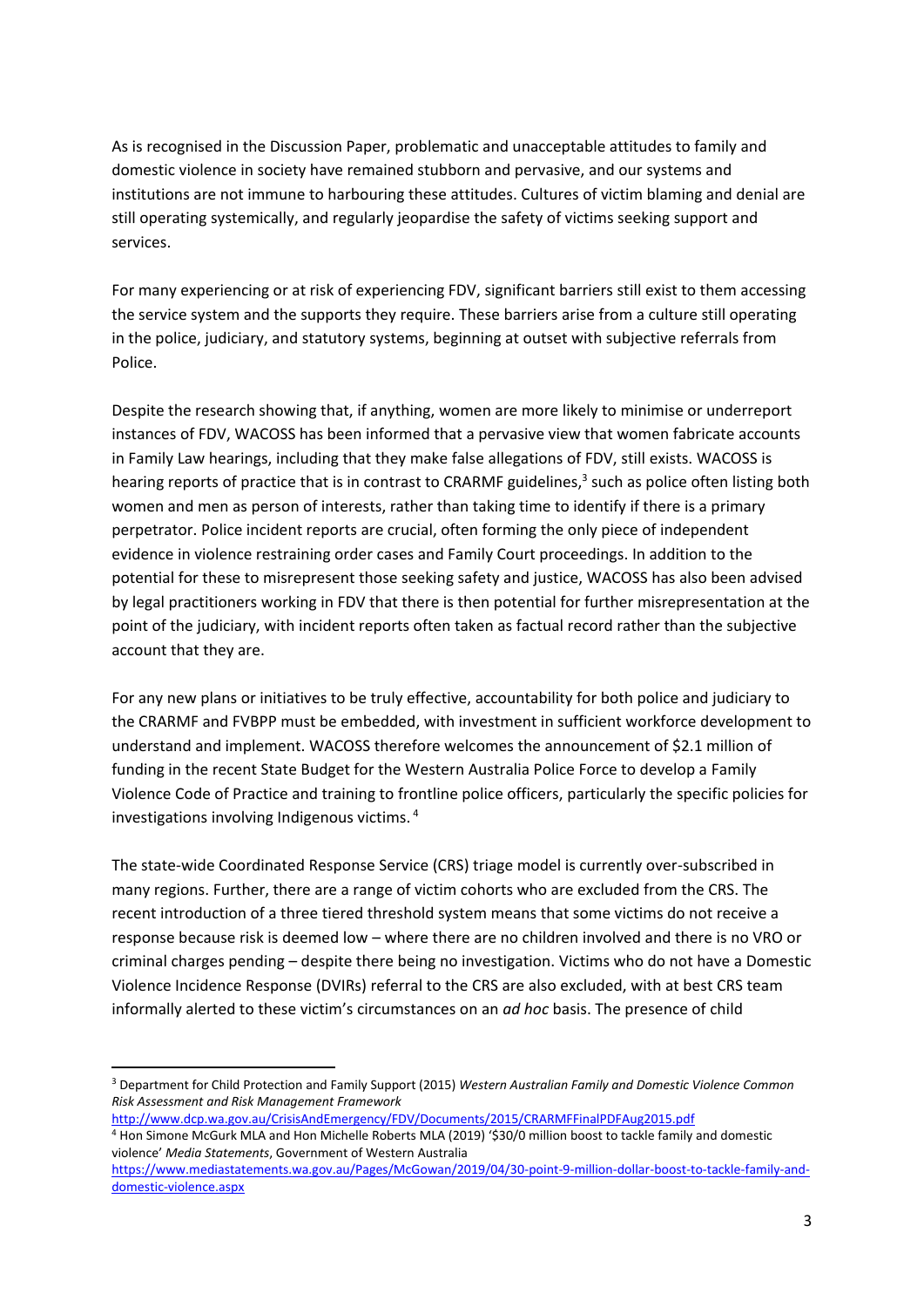protection and police personnel can act as another barrier for victims reluctant to become engaged in statutory systems because of earlier adverse or unhelpful experiences.

A range of community education activities is needed to raise awareness of domestic violence in our community. Early intervention initiatives are essential in effectively challenging and changing violence supporting attitudes in a society. The *WA Respectful Relationships Teaching Support Program* in education has been shown to be an effective primary prevention strategy to raise awareness that violence in families and intimate relationships is not acceptable, and universal embedding of it in school curriculums across the State would be an appropriate measure against the inter-generational perpetuation of family and domestic violence. The University of Technology Sydney 2019 evaluation of the *Breaking the Silence* primary prevention schools program highlighted the importance of realising a whole-school approach to develop a broad and comprehensive plan involving the executive, teacher, students and parents, while also extending into the local community.<sup>5</sup>

As the Discussion Paper recognises, preventing violence against Aboriginal women must be a priority, given their disproportionate rate of abuse.<sup>6</sup> Aboriginal and Torres Strait Islander women are 2.2 times more likely that non-Aboriginal women to experience homelessness, 3 times more likely to experience sexual violence, 5 times more likely to experience physical violence, 35 times more likely to be hospitalised due to family and domestic violence, and twice as likely to die as an outcome of violence.<sup>7</sup> WACOSS supports the recommendations of the Noongar Family Safety and Wellbeing Council – who highlight that these drastic and unacceptable gaps in outcomes for Aboriginal families will not be reduced effectively without greater self-determination for Aboriginal Community Controlled Organisations (ACCOs) delivering culturally relevant early intervention services, achieved through a transition of funding and decision making to ACCOs.

Supporting children and young people who witness and are victims of FDV is also imperative to breaking the cycle. This too requires a priority focus on preventive and early intervention measures for Aboriginal families and children, with Aboriginal children being over nine times as likely to be removed from their families,<sup>8</sup> for which FDV is a major contributing factor.

There is a strong need for coordination, information sharing and cross-referral between child protection and family violence services, and for a more nuanced and supportive approach to be taken to women and children who are victims of family violence in child protection assessments. We are particularly concerned by the number of account where women and children fleeing family violence and seeking support find that the combination of their lack of secure housing and the exposure of their children to witnessing family violence become grounds for child removal (now the major factor noted under 'emotional abuse'). Child removal often occurs after they have escaped

**<sup>.</sup>** <sup>5</sup> P Simoes dos Santos, S Duxson, N Burridge, K Miller, A Chodkiewicz, A Ellinson (2019) *Evaluation of 'Breaking the Silence' Schools Program*, University of Technology Sydney

<sup>6</sup> Our Watch (2018) *Changing the Picture: Preventing violence against Aboriginal and Torres Strait Islander Women* <sup>7</sup> Our Watch (2014) *Reporting on Family Violence in Aboriginal & Torres Strait Islander Communities* 

[https://www.ourwatch.org.au/MediaLibraries/OurWatch/Images/ourwatch\\_reporting\\_on\\_a-ts\\_family\\_violence\\_aa\\_v1.pdf](https://www.ourwatch.org.au/MediaLibraries/OurWatch/Images/ourwatch_reporting_on_a-ts_family_violence_aa_v1.pdf) 8 Ibid. Noting the removal rate for Aboriginal children in WA at **18 times** is twice as high as the national figure and represents the highest over-representation rate for first nations children in the world (WA Budget Papers 2020-21).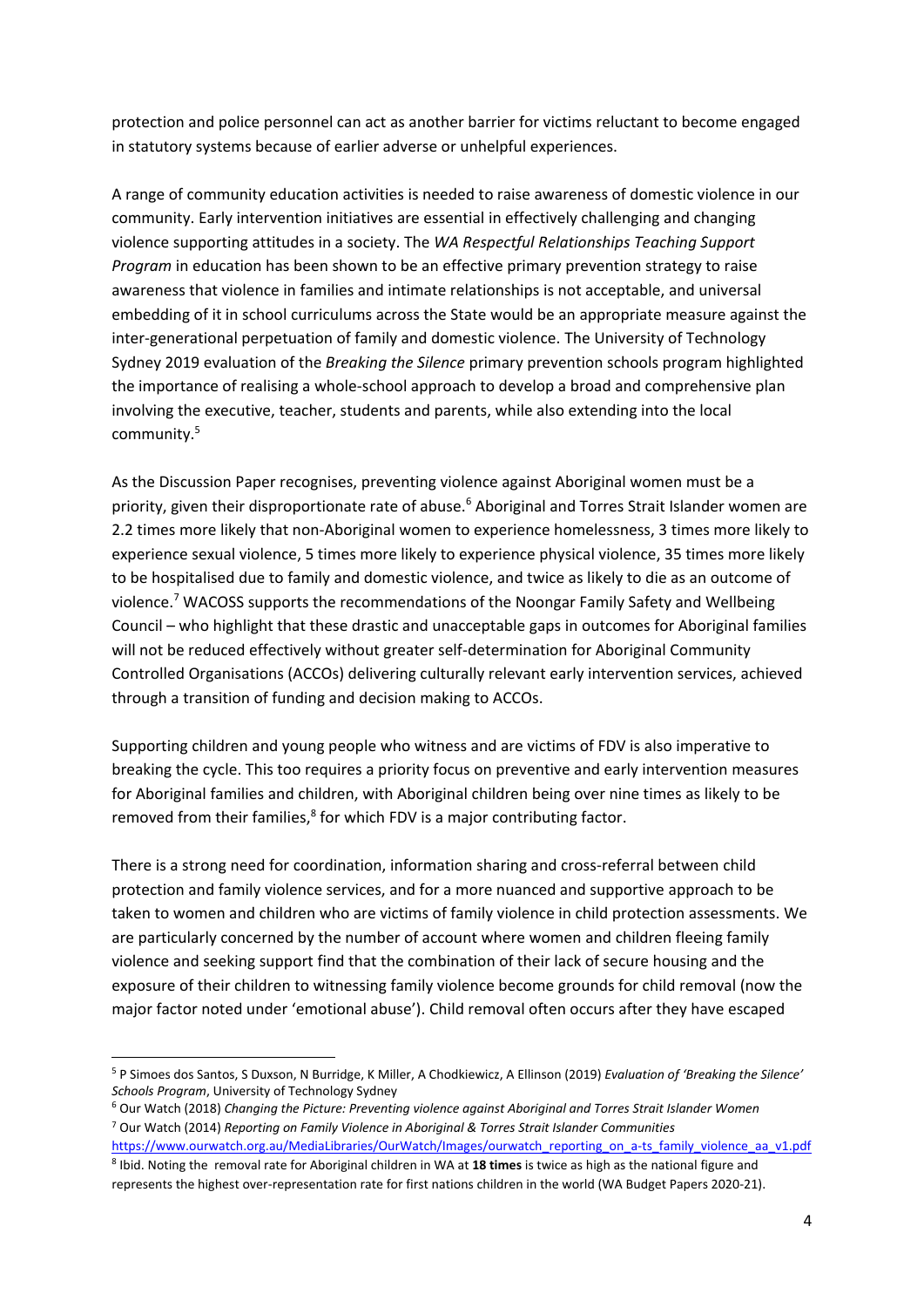the threat of violence, and is not in the child's best interest. We need to encourage and support victims of family violence to seek safety and support services, not create additional barriers to keeping children (and women) safe.

A coordinated approach to supporting children and young people experiencing FDV will entail both therapeutic and educational activities in their plan. It will also involve advocacy on behalf of the child or young person when they are not well positioned to articulate their needs. Victoria has developed a practice guide aimed to support workers to assess the safety and needs of infants, children and young people affected by family violence and that could be adapted to guide practices in WA.<sup>9</sup>

Prevention and early intervention initiatives must also take into account that pregnant women, women with disabilities, those experiencing financial hardship, and those who have witnessed or experienced FDV as children are at an increased risk of experiencing FDV themselves,<sup>10</sup> and ensure services are sufficiently targeted to these cohorts. Ensuring that the proposed plan integrates with other Government plans and initiatives will enable more effective integration of services across Government and community sectors, which can in turn enable those most at risk to be identified sooner and connected with preventative support and assistance.

### **Victim Safety**

**.** 

Funding is needed for case workers to support people experiencing family and domestic violence, in a flexible and mobile service model to uniquely tailor responses that enhance their safety, well-being and independence. Support must also be available in the longer term, after the initial crisis, but while the survivor is still socially, emotionally and economically vulnerable. These additional supports can be attached to current FDV support providers, including refuges, Coordinated Response Services and counselling services. A range will facilitate integration with other local providers and provide the victim with greater choice, thereby countering some of the barriers that different groups encounter.

It is also crucial that the State Government examines how it can address the needs of women on temporary visas escaping family violence. This group of women and children escaping family violence are ineligible for basic government services, such as Medicare, Centrelink and public housing. Without support many are forced to remain in or return to a violent relationship. As a result, workers in women's shelters are often reluctant to discharge them, creating bottlenecks in the system. WACOSS urges the Government to increase brokerage funds, possibly through the existing *Women Without Income* brokerage project.

During the development of the 10-year strategy, there is a need for interim measures to ensure existing initiatives and momentum are not lost, given the time necessary for effective co-design of the plan. For example, a multicultural women's service that established a culturally-secure service

<sup>9</sup> Department of Human Services (2013) *Assessing children and young people experiencing family violence – A practice guide for family violence practitioners*, Victorian Government [https://providers.dhhs.vic.gov.au/assessing-children-and](https://providers.dhhs.vic.gov.au/assessing-children-and-young-people-experiencing-family-violence-practice-guide-word)[young-people-experiencing-family-violence-practice-guide-word](https://providers.dhhs.vic.gov.au/assessing-children-and-young-people-experiencing-family-violence-practice-guide-word)

<sup>10</sup> Australian Institute of Health and Welfare (2018) *Family, domestic and sexual violence in Australia*, Australian Governmen[t http://www.5050foundation.edu.au/assets/reports/documents/aihw-fdv-02.pdf](http://www.5050foundation.edu.au/assets/reports/documents/aihw-fdv-02.pdf)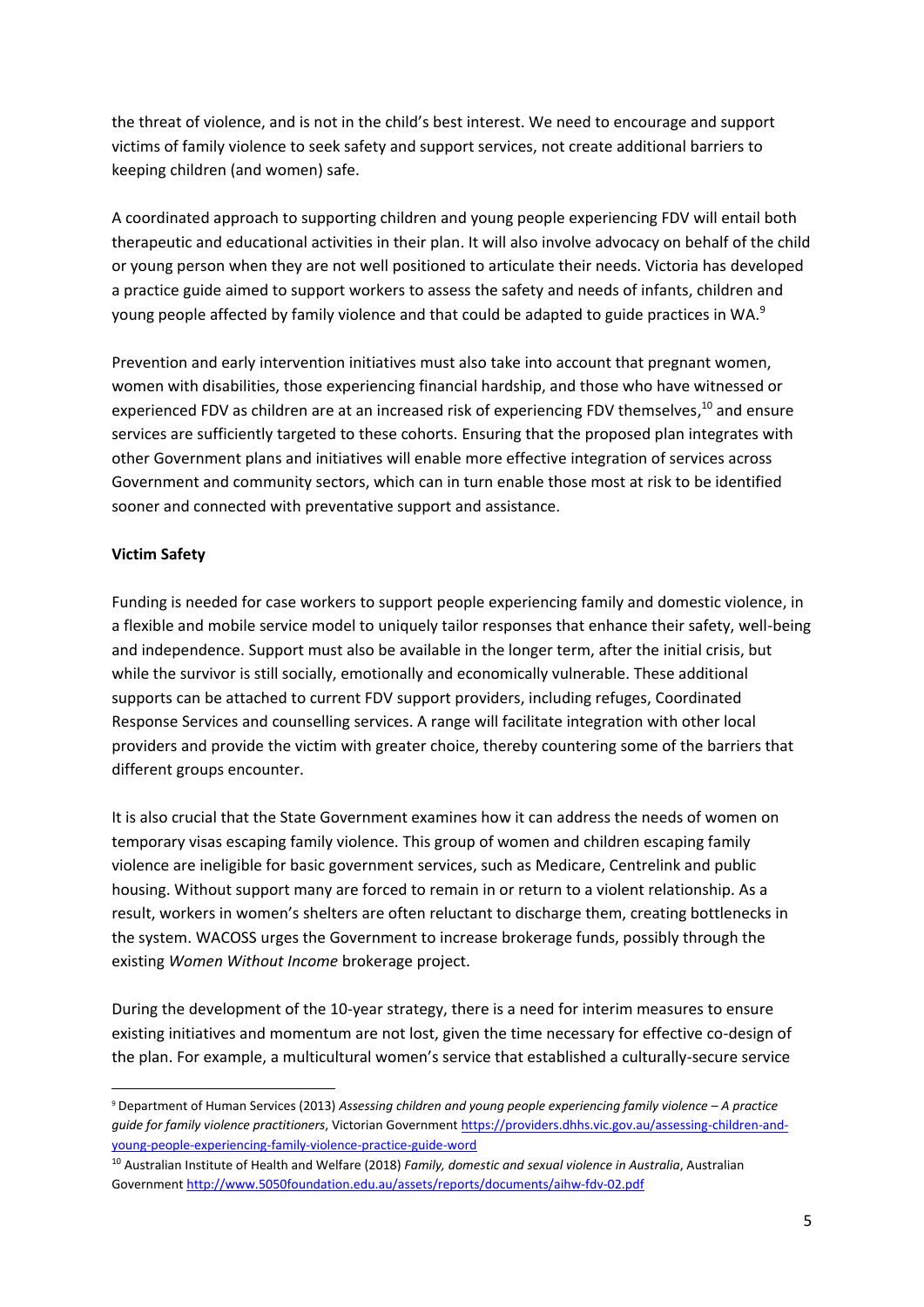with interim funding, anticipated that funding would become available on completion of the plan. The service now expects to shut down, let staff go and leave existing clients unsupported only to have to rebuild the service once program administration is finally in place. Withdrawal of Federal funding from the *Safe at Home* program is having a significant impact at the community level.

Effective victim support also requires trained and experienced first responders and judicial staff, who are currently ill-equipped to provide appropriate support. Developing workforce capacity to ensure quality and consistency in responding to victims' needs trauma informed principles needs to be embedded in ongoing strategies and practice.

The Department of Justice's Family Violence Service provides court support, advocacy, information and referral, and assists victims develop a safety plan. The service model has recently been restructured, relocating workers from the courts in Armadale, Joondalup, Fremantle, Rockingham and Midland to the Perth office on a part-time basis. This re-structuring was designed to spread resources to create a more responsive service, however an unintended consequence is that some victims now cannot access timely support. WACOSS has heard reports of women who, arriving at a local Court and finding it unstaffed, are reluctant to proceed with a Violence Restraining Order because it entails either travelling to Perth or waiting for a specially trained worker to be available a day or two later. WACOSS is aware that the government is currently reassessing the revised service model with relevant stakeholders to ensure that victim's safety is not compromised, and we urge that this issue continues to be addressed and monitored as needed.

Security for victims attending court to apply for restraining orders urgently needs improving, especially for survivors who do not have legal or court representation. This can happen by increasing the number of security staff in some courts as well as better training for existing security staff, who can be intimidating and discourage victims from attending. In some courts, especially regional ones, victims end up sharing a waiting room with the perpetrator and, while there can be an option of a remote room, there are often problems with how they work in practice. Many un-represented victims do not know about these rooms and therefore do not request them, the room may not be available, court staff can be reluctant to arrange access, or access is often refused in urgent applications because court staff claim there is not time to make arrangements. Victim security should be a fundamental right that is extended and easily accessible to all, regardless of location and circumstances.

Resources need to be allocated to increase the number of restraining order applications made by police. While police have the ability to apply for restraining orders on behalf of victims, they rarely do so. WA is out of line with other jurisdictions, where police routinely make applications on behalf of victims in order to take the onus off the victim.

Action to improve the amount of information provided by police in FOI requested incident reports to allow FDV victims to complete effective Criminal Injury Compensation applications can also be improved. Incident reports are frequently redacted to the point where they provide very little useful information without due cause. We note that WA Police have developed an expedited process based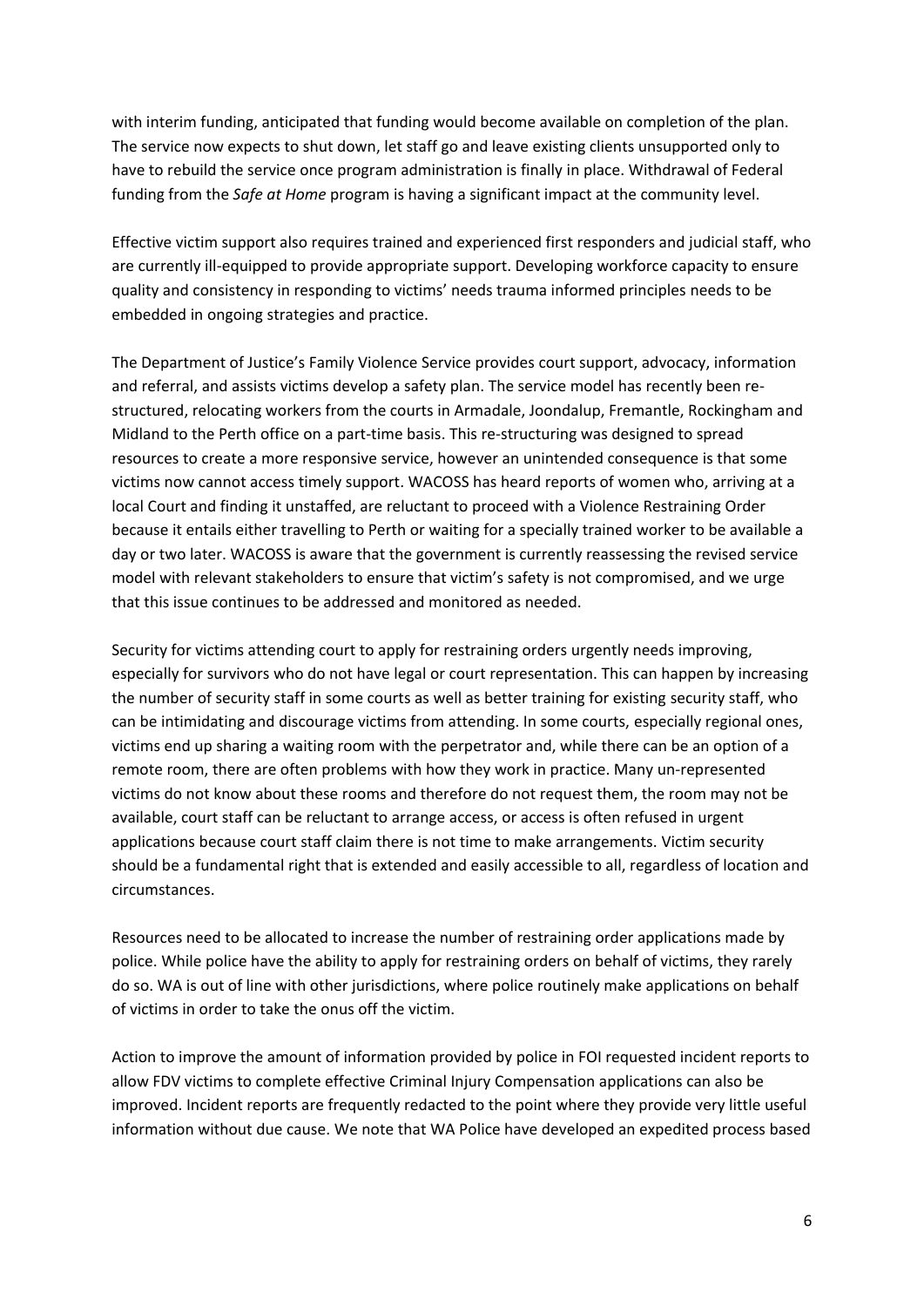on modified templates for the FOI release of traffic incident reports<sup>11</sup> to enable them to quickly and simply release them with confidence, rather than going through the time-consuming and expensive process of FOI redaction. We recommend similar processes are developed for FDV incident reporting templates and FOI processes.

Better FDV training for police officers and more robust and effective police FDV policies are needed. Transparency in police capacity building also needs to be elevated, with some inconsistencies in training and policy across different police stations and regions. This includes how breaches of restraining orders are dealt with, and whether victims are charged with offences that arise out of self-defence in FDV situations. Equally, we need to ensure that the judiciary, court staff and the legal profession receive regular and appropriate family and domestic violence training.

# **Perpetrator accountability and behaviour change**

Holding perpetrators accountable is essential to promoting the safety of women and children and to delivering long-term change. Implementing and supporting behaviour change programs with a focus on accountability must form a key consideration of the Strategy.

WACOSS recommends providing the courts with the discretion to refer people who are subject to a Final Violence Restraining Order (VRO) to participate in mandatory behaviour change programs. The staged roll-out of mandatory court ordered Men's Behaviour Change programs, beginning in nominated metropolitan and regional sites, will allow learnings to be applied in subsequent locations.

Part of this response also involves a cultural shift in focus from the victims of family and domestic violence to the perpetrators. Often in our discussions of family and domestic violence, it is talked about only as something that people experience or is done to them, rather than actions that people commit that must be addressed. These programs must be culturally-appropriate and safe to ensure that behaviour change programs can reach as many people as possible.

# **Safe, accountable and collaborative service system**

State-wide planning must be informed by consultation and engagement across sectors and communities. Lived experience plays a critical role in co-designing more effective responses, so we need to ensure the proactive inclusion of victim survivor voices. To this end, WACOSS recommends the establishment of a family and domestic violence consumer advocate group.

The proactive inclusion of the voices of people with lived experience can be critical in ensuring service systems are designed to be welcoming, supportive and responsive to the differing needs of survivors of family violence.

<sup>1</sup> <sup>11</sup> Update to the Supporting Communities Forum Data Sharing Working Group, 20 May 2019.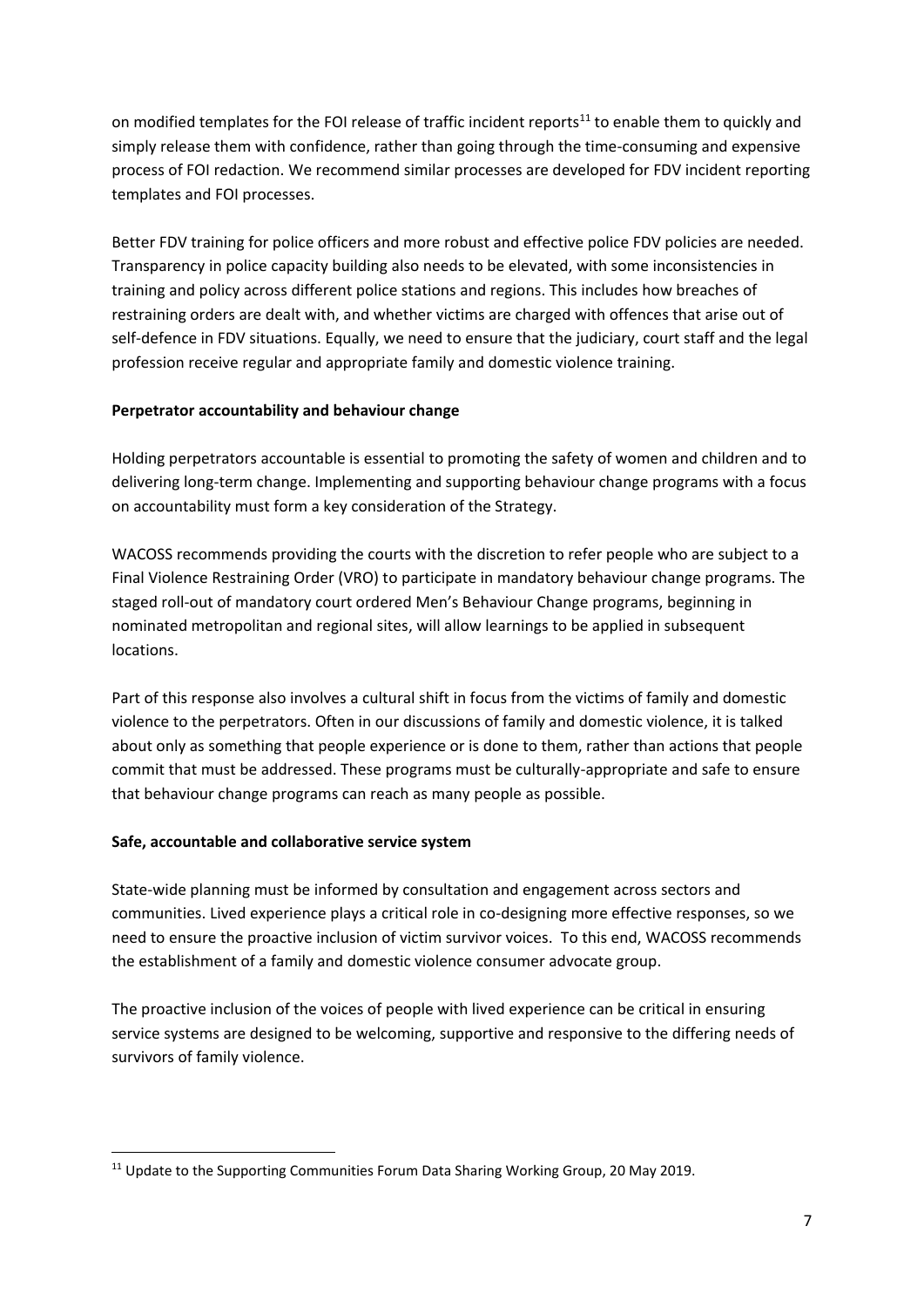Consumers should be recruited and supported through local services and networks, to create and act as a body that advises government about policy and service models. Supported by and working with the *Family and Domestic Violence Unit*, their perspectives should also feed into the *Supporting Communities Forum* and Cabinet sub-committee processes. There will need to be a framework of checks and supports to ensure the members ongoing safety and wellbeing.

Effective victim support also requires increased support for regional and remote teams, who often miss professional capacity building opportunities. An inclusive workforce development strategy that ensures staff are representative of and able to respond to the needs of people from diverse backgrounds is also important.

Community plays a crucial role in assisting individuals and families to address issues such as family and domestic violence. This is why place-based approaches are needed, as they empower communities to develop solutions that deliver meaningful outcomes to local issues using their respective strengths, knowledge and experiences as the foundations of the response to the problems. Families experiencing complex and entrenched disadvantage are already strong in important ways, but we need to get behind them to make them stronger. We need to recognise the critical role that stronger families and communities can play as the primary source of support for those facing significant life challenges.

As the underlying causes of social issues can become visible sooner, place based approaches can in turn lead to earlier intervention and prevention. Further, place based approaches are oriented towards designing strategies to address causes before they worsen, meaning they can become selfgenerating and lead to more sustainable and socially just change.

Effective community consultation in priority setting and service co-design is critical, but it must also be informed by cross-agency data on community need, local services and outcomes. There needs to be the capability and cooperation within local community service networks, consumer representation and lived experience to participate in co-design processes. Local public sector managers need the delegated authority to make decisions about joining up programs and budgets to enable joint commissioning. This is easier with a new service or area, and with new enabling funding (for example, as part of the local roll-out of the family violence strategy). Sufficient time needs to be committed to an inclusive process, driven by clear and consistent guidelines for co-design processes to ensure transparency of processes and clarity of expectations.

The Strategy must also incorporate an outcomes framework that directly aligns with the whole-ofsector Outcomes Framework being developed by WACOSS, the Department of Premier and Cabinet, and the Supporting Communities Forum.

An outcomes framework offers the opportunity to co-design innovative service delivery at population, agency, program and place-based levels. Because the efficacy of service delivery is at the forefront of an outcomes commissioning process, it ensures service flexibility and responsiveness in the service design process, and also indicates how we measure our collective impact. A shared framework for evaluating service outcomes is imperative to inform sector investment and facilitate a